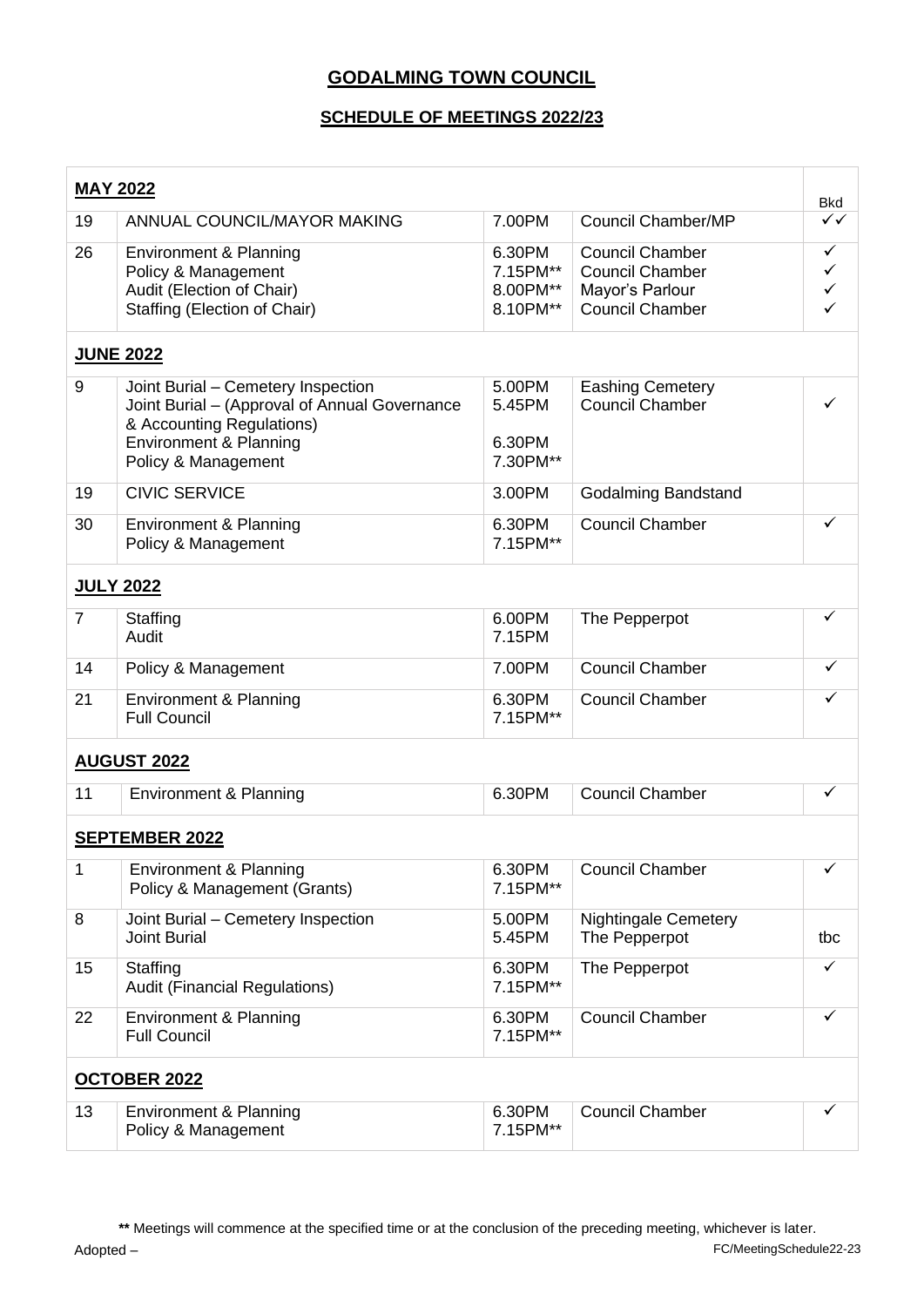| <b>NOVEMBER 2022</b>                                                           |                                                                                          |                    |                             |              |
|--------------------------------------------------------------------------------|------------------------------------------------------------------------------------------|--------------------|-----------------------------|--------------|
| 3                                                                              | Joint Burial (Budget)<br>Environment & Planning                                          | 5.30PM<br>6.30PM** | <b>Council Chamber</b>      | ✓            |
| 13                                                                             | <b>REMEMBRANCE SUNDAY</b>                                                                | 9.15AM             | <b>Wilfrid Noyce Centre</b> | ✓            |
| 17                                                                             | Staffing                                                                                 | 7.00PM             | The Pepperpot               | ✓            |
| 24                                                                             | <b>Environment &amp; Planning</b><br>Policy & Management (Revised Estimates &<br>Budget) | 6.30PM<br>7.15PM** | <b>Council Chamber</b>      | ✓            |
|                                                                                | <b>DECEMBER 2022</b>                                                                     |                    |                             |              |
| 15                                                                             | Environment & Planning<br><b>Full Council (Precept)</b>                                  | 6.30PM<br>7.15PM** | <b>Council Chamber</b>      | $\checkmark$ |
| <b>JANUARY 2023</b>                                                            |                                                                                          |                    |                             |              |
| 12                                                                             | <b>Environment &amp; Planning</b><br>Policy & Management (Grant budget allocation)       | 6.30PM<br>7.15PM** | <b>Council Chamber</b>      | ✓            |
| FEBRUARY 2023                                                                  |                                                                                          |                    |                             |              |
| $\overline{2}$                                                                 | Audit (Risk Management)<br>Environment & Planning                                        | 6.30PM<br>7.15PM** | <b>Council Chamber</b>      | ✓            |
| 16                                                                             | Staffing<br><b>Full Council</b>                                                          | 6.30PM<br>7.15PM** | <b>Council Chamber</b>      |              |
| 23                                                                             | Joint Burial (Year End Audit/Risk Assessment)<br>Environment & Planning                  | 5.30PM<br>6.30PM** | <b>Council Chamber</b>      |              |
| <b>MARCH 2023</b>                                                              |                                                                                          |                    |                             |              |
| 16                                                                             | Environment & Planning<br>Policy & Management                                            | 6.30PM<br>7.15PM** | <b>Council Chamber</b>      | ✓            |
| 23                                                                             | ANNUAL TOWN MEETING                                                                      | 7.00PM             | <b>Council Chamber</b>      | ✓            |
| 30                                                                             | Environment & Planning                                                                   | 6.30PM             | <b>Council Chamber</b>      | $\checkmark$ |
| <b>APRIL 2023</b><br>(Maundy Thursday - 6 April/Easter Monday - 10 April 2023) |                                                                                          |                    |                             |              |
| 17<br>(Mon)                                                                    | Audit (Review System of Internal Control &<br>Annual Accounts)                           | 7.00PM             | The Pepperpot               |              |
| 20                                                                             | Environment & Planning<br>Policy & Management                                            | 6.30PM<br>7.15PM** | <b>Council Chamber</b>      |              |
|                                                                                |                                                                                          |                    |                             |              |
| 27                                                                             | <b>Full Council</b>                                                                      | 7.00PM             | <b>Council Chamber</b>      | ✓            |